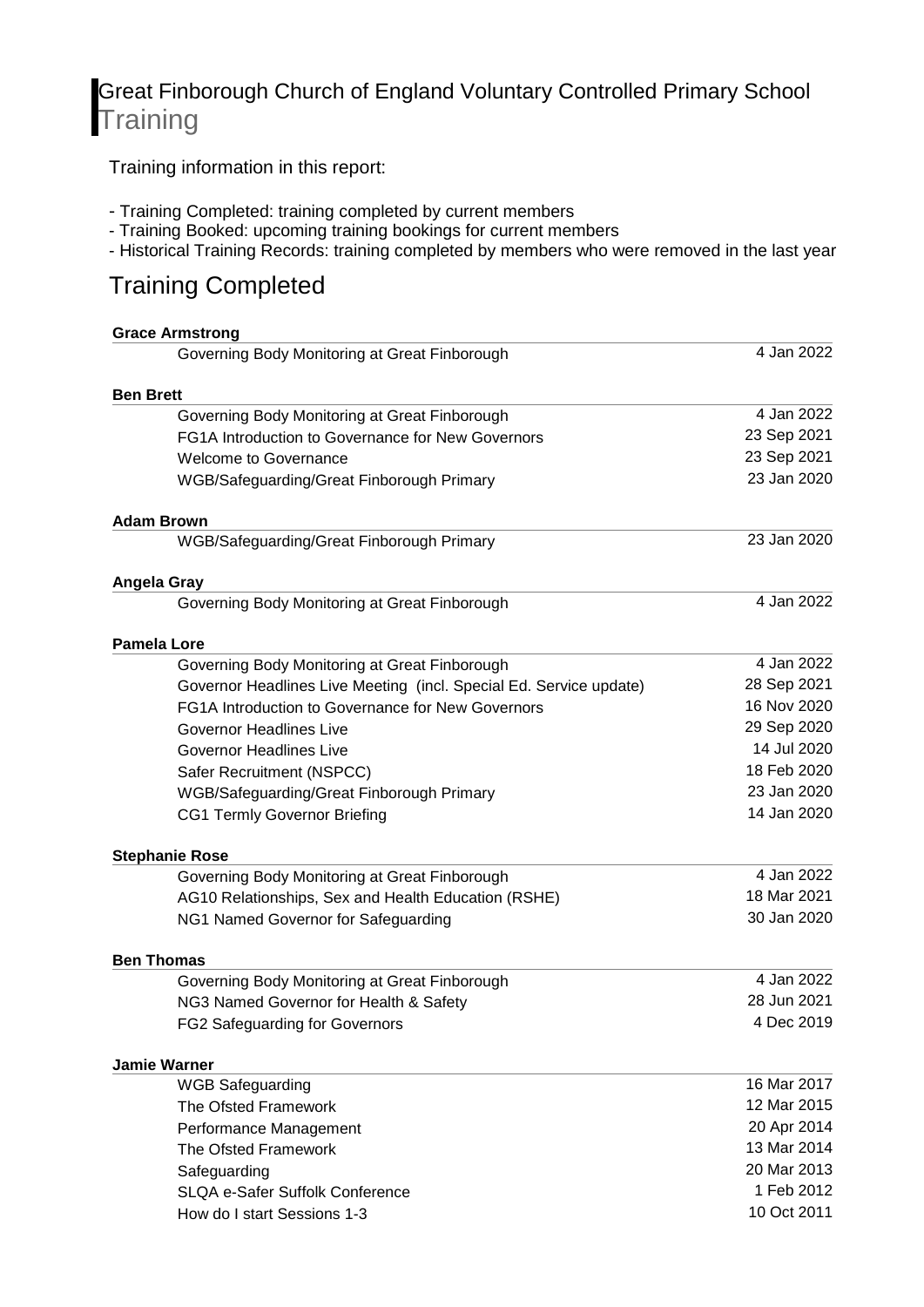#### **Pamela Wells**

| Governing Body Monitoring at Great Finborough                                      | 4 Jan 2022  |
|------------------------------------------------------------------------------------|-------------|
| Leading a Church School: embedding Christianity                                    | 29 Jun 2021 |
| CoG Network meeting (Academies only)                                               | 27 May 2021 |
| CoG Network meeting (Academies only)                                               | 25 Mar 2021 |
| Safeguarding for Governors (Academies only)                                        | 24 Mar 2021 |
| Introduction to Monitoring in Church Schools and Academies (Diocese of<br>Norwich) | 4 Feb 2021  |
| Headteacher and Teacher Performance Management (DNEAT only)                        | 9 Sep 2020  |
| Chairs and Heads Forum                                                             | 5 Feb 2020  |
| Safeguarding for Governors (DNEAT)                                                 | 3 Feb 2020  |
| Chairs and Heads Forum                                                             | 9 Oct 2019  |
| Induction for new DPAP LGB                                                         | 7 May 2019  |
| Induction for new DPAP LGB                                                         | 7 May 2019  |
| St Benet's MAT CPD Day                                                             | 18 Oct 2018 |
| Preparation for Ofsted - Embedding Good and Outstanding Governance<br>(DNEAT)      | 13 Mar 2018 |
| Vision and Values                                                                  | 8 Dec 2017  |
| Joint Ofsted Governance Interview                                                  | 3 Jul 2017  |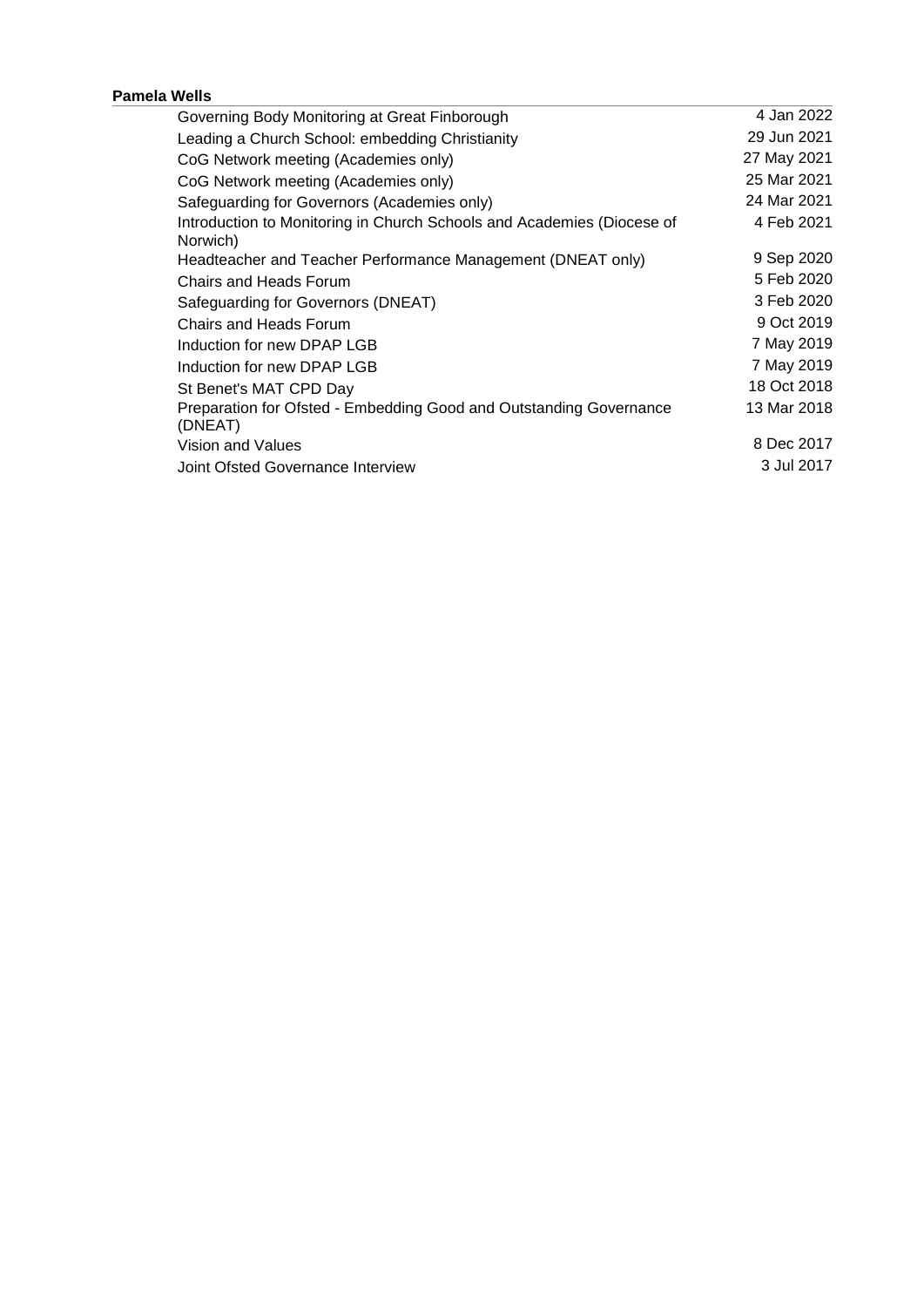## Training Booked

| <b>Grace Armstrong</b>                              |             |
|-----------------------------------------------------|-------------|
| AG6 Pupil and Staff Wellbeing - The Governors' Role | 15 Jun 2022 |
| FG4 Governors' role in school improvement           | 14 Jun 2022 |
| <b>FG1 Welcome to Governance</b>                    | 8 Jun 2022  |
| FG3M The Fundamentals of Maintained School Finance  | 17 May 2022 |
| <b>AG5 Preparing for Ofsted</b>                     | 23 Mar 2022 |
| FG3A The Fundamentals of Academy Finance            | 15 Mar 2022 |
| <b>AG12 Online Safety for Governors</b>             | 17 Feb 2022 |
| AG1 Setting the vision and being strategic          | 9 Feb 2022  |
| <b>FG2 Safeguarding for Governors</b>               | 8 Feb 2022  |
| FG1A Introduction to Governance for New Governors   | 8 Feb 2022  |
| <b>Ben Brett</b>                                    |             |
| FG4 Governors' role in school improvement           | 14 Jun 2022 |
| <b>AG5 Preparing for Ofsted</b>                     | 23 Mar 2022 |
| Angela Gray                                         |             |
| FG4 Governors' role in school improvement           | 14 Jun 2022 |
| <b>AG5 Preparing for Ofsted</b>                     | 23 Mar 2022 |
| FG1A Introduction to Governance for New Governors   | 17 Mar 2022 |
| <b>Sarah Jenkins</b>                                |             |
| FG1A Introduction to Governance for New Governors   | 17 Mar 2022 |
| <b>Pamela Lore</b>                                  |             |
| AG6 Pupil and Staff Wellbeing - The Governors' Role | 15 Jun 2022 |
| FG4 Governors' role in school improvement           | 14 Jun 2022 |
| <b>AG5 Preparing for Ofsted</b>                     | 23 Mar 2022 |
| AG8 Monitoring the Quality of Education             | 21 Mar 2022 |
| <b>Stephanie Rose</b>                               |             |
| NG4 Named Governor for Children in Care             | 21 Jun 2022 |
| AG6 Pupil and Staff Wellbeing - The Governors' Role | 15 Jun 2022 |
| FG4 Governors' role in school improvement           | 14 Jun 2022 |
| FG1A Introduction to Governance for New Governors   | 16 May 2022 |
| FG2 Safeguarding for Governors                      | 9 May 2022  |
| <b>AG5 Preparing for Ofsted</b>                     | 23 Mar 2022 |
| AG8 Monitoring the Quality of Education             | 21 Mar 2022 |
| <b>AG12 Online Safety for Governors</b>             | 17 Feb 2022 |
| <b>Pamela Wells</b>                                 |             |
| AG6 Pupil and Staff Wellbeing - The Governors' Role | 15 Jun 2022 |
| FG4 Governors' role in school improvement           | 14 Jun 2022 |
| <b>AG5 Preparing for Ofsted</b>                     | 23 Mar 2022 |
| AG8 Monitoring the Quality of Education             | 21 Mar 2022 |
| FG4 Governors' role in school improvement           | 7 Feb 2022  |